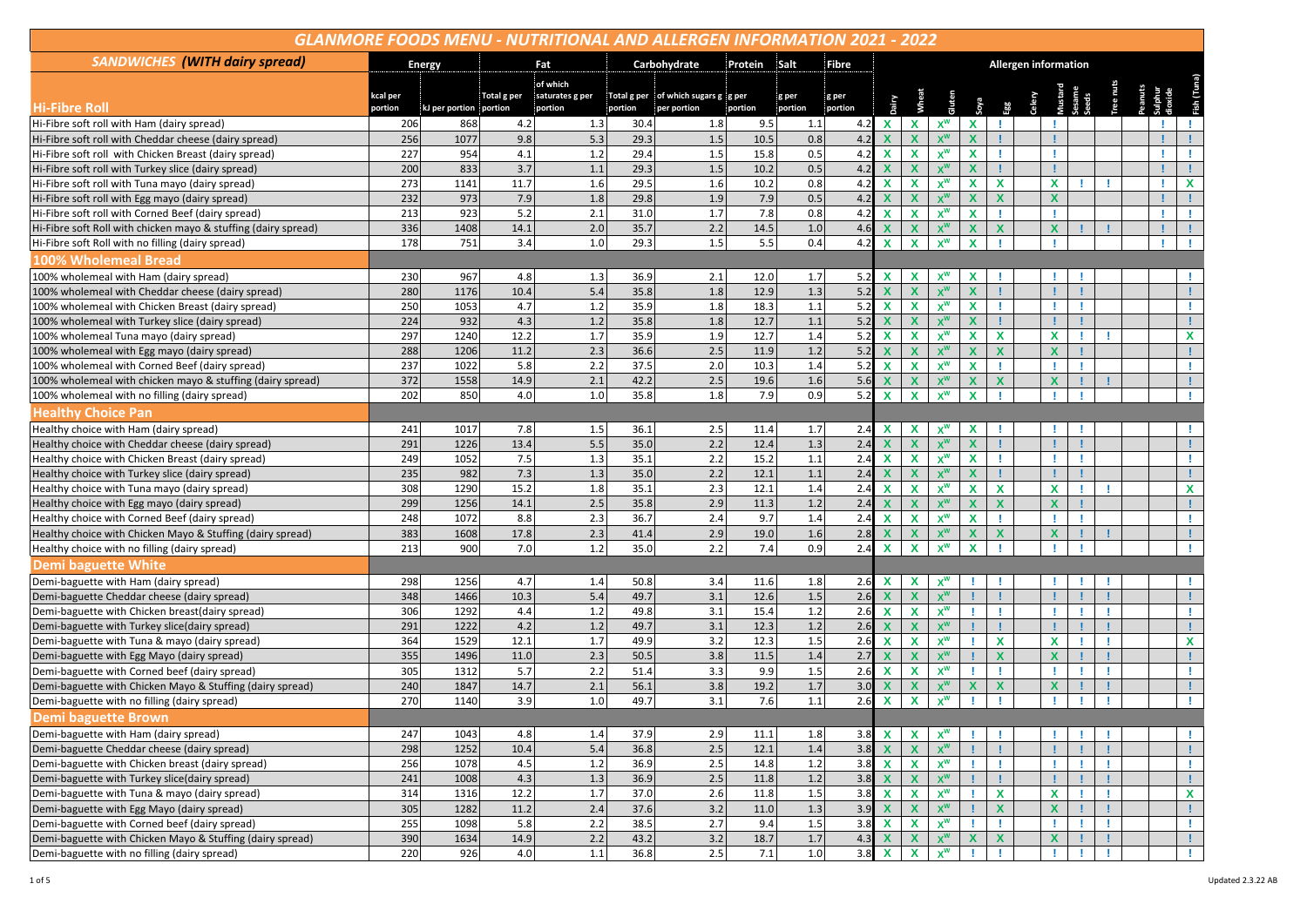| GLANMORE FOODS MENU - NUTRITIONAL AND ALLERGEN INFORMATION 2021 - 2022 |                     |                        |             |                            |         |                                                    |         |                  |                  |                             |                           |                           |                    |                           |  |                           |   |  |  |  |              |
|------------------------------------------------------------------------|---------------------|------------------------|-------------|----------------------------|---------|----------------------------------------------------|---------|------------------|------------------|-----------------------------|---------------------------|---------------------------|--------------------|---------------------------|--|---------------------------|---|--|--|--|--------------|
| <b>SANDWICHES (WITH dairy spread)</b>                                  |                     | <b>Energy</b>          |             | Fat                        |         | Carbohydrate                                       | Protein | Salt             | Fibre            | <b>Allergen information</b> |                           |                           |                    |                           |  |                           |   |  |  |  |              |
|                                                                        |                     |                        |             | of which                   |         |                                                    |         |                  |                  |                             |                           |                           |                    |                           |  |                           |   |  |  |  |              |
|                                                                        | kcal per<br>portion | kJ per portion portion | Total g per | saturates g per<br>portion | portion | Total g per of which sugars g g per<br>per portion | portion | g per<br>portion | g per<br>portion |                             |                           |                           |                    |                           |  |                           |   |  |  |  |              |
| <b>Farmhouse Brown</b>                                                 |                     |                        |             |                            |         |                                                    |         |                  |                  |                             |                           |                           |                    |                           |  |                           |   |  |  |  |              |
| Farmhouse Brown with Ham (dairy spread)                                | 213                 | 895                    | 5.3         | 1.8                        | 28.3    | 2.0                                                | 10.1    | 2.2              | 4.0              | X                           | X                         | $x^w$                     |                    |                           |  |                           |   |  |  |  |              |
| Farmhouse Brown with Cheddar cheese (dairy spread)                     | 263                 | 1104                   | 10.9        | 5.8                        | 27.2    | 1.7                                                | 11.1    | 1.8              | 4.0              | $\mathbf x$                 | $\mathbf x$               | $X^W$                     |                    | Ţ                         |  |                           |   |  |  |  |              |
| Farmhouse Brown with Chicken Breast (dairy spread)                     | 221                 | 930                    | 5.1         | 1.6                        | 27.3    | 1.7                                                | 13.8    | 1.6              | 4.0              | $\mathbf x$                 | $\mathbf x$               | $x^w$                     |                    |                           |  |                           |   |  |  |  |              |
| Farmhouse Brown with Turkey slice (dairy spread)                       | 207                 | 860                    | 4.9         | 1.6                        | 27.2    | $1.7$                                              | 10.8    | 1.6              | 4.0              | X                           | $\boldsymbol{\mathsf{x}}$ | $\mathbf{X}^{\mathbf{W}}$ |                    |                           |  |                           |   |  |  |  |              |
| Farmhouse Brown with Tuna mayo (dairy spread)                          | 280                 | 1168                   | 12.8        | 2.1                        | 27.3    | 1.8                                                | 10.8    | 1.9              | 4.0              | $\mathbf x$                 | $\mathbf x$               | $x^w$                     |                    | $\mathbf x$               |  | X                         | ۰ |  |  |  | $\mathbf{x}$ |
| Farmhouse Brown with Egg Mayo (dairy spread)                           | 239                 | 1001                   | 9.0         | 2.2                        | 27.7    | 2.1                                                | 8.5     | 1.6              | 4.0              | $\overline{\mathbf{x}}$     | $\mathbf x$               | $X^W$                     |                    | $\mathbf x$               |  | X                         |   |  |  |  |              |
| Farmhouse Brown with Corned Beef (dairy spread)                        | 220                 | 950                    | 6.3         | 2.6                        | 28.9    | 1.9                                                | 8.4     | 1.9              | 4.0              | $\mathbf x$                 | X                         | $x^w$                     |                    |                           |  |                           |   |  |  |  |              |
| Farmhouse Brown with Chicken Mayo & Stuffing (dairy spread)            | 343                 | 1435                   | 15.2        | 2.5                        | 33.5    | 2.4                                                | 15.1    | $2.0$            | 4.4              | $\mathbf x$                 | $\boldsymbol{\mathsf{x}}$ | $x^w$                     | <b>X</b>           | $\mathbf x$               |  | $\mathbf{x}$              |   |  |  |  |              |
| Farmhouse Brown with no filling (dairy spread)                         | 185                 | 778                    | 4.5         | 1.4                        | 27.2    | 1.7                                                | 6.1     | 1.4              | 4.0              | $\mathbf{x}$                | $\mathbf x$               | $x^w$                     |                    |                           |  |                           |   |  |  |  |              |
| <b>Gluten Free (B Free Bread)</b>                                      |                     |                        |             |                            |         |                                                    |         |                  |                  |                             |                           |                           |                    |                           |  |                           |   |  |  |  |              |
| Gluten free bread with Ham (dairy spread)                              | 190                 | 792                    | 4.5         | 1.4                        | 24.6    | 0.9                                                | 9.0     | 1.7              | 7.2              | $\mathbf{x}$                |                           |                           |                    |                           |  | x                         |   |  |  |  |              |
| Gluten free bread with Cheddar cheese (dairy spread)                   | 240                 | 1002                   | 10.1        | 5.4                        | 23.6    | 0.6                                                | 10.0    | 1.4              | 7.2              | $\mathbf{x}$                |                           |                           |                    |                           |  | $\mathbf x$               |   |  |  |  |              |
| Gluten free bread with Chicken Breast (dairy spread)                   | 198                 | 828                    | 4.3         | 1.2                        | 23.6    | 0.6                                                | 12.8    | 1.1              | 7.2              | $\mathbf{x}$                |                           |                           |                    |                           |  | X                         |   |  |  |  |              |
| Gluten free bread with Turkey slice (dairy spread)                     | 184                 | 758                    | 4.0         | 1.2                        | 23.6    | 0.6                                                | 9.7     | 1.1              | 7.2              | $\mathbf x$                 |                           |                           |                    |                           |  | $\boldsymbol{\mathsf{x}}$ |   |  |  |  |              |
| Gluten free bread with Tuna & Mayo (dairy spread)                      | 225                 | 935                    | 9.2         | 1.5                        | 23.6    | 0.7                                                | 8.2     | 1.3              | 7.2              | $\mathbf{x}$                |                           |                           |                    | X                         |  | X                         |   |  |  |  | $\mathbf{x}$ |
| Gluten free bread with Egg Mayo (dairy spread)                         | 215                 | 898                    | 8.2         | 1.9                        | 24.0    | 1.0                                                | 7.5     | 1.2              | 7.2              | $\mathbf x$                 |                           |                           |                    | X                         |  | <b>X</b>                  |   |  |  |  |              |
| Gluten free bread with Corned Beef (dairy spread)                      | 197                 | 848                    | 5.5         | 2.2                        | 25.2    | 0.8                                                | 7.3     | 1.4              | 7.2              | $\mathbf x$                 |                           |                           |                    |                           |  | X                         |   |  |  |  |              |
| Gluten free bread with no filling (dairy spread)                       | 162                 | 676                    | 3.7         | 1.1                        | 23.5    | 0.6                                                | 5.0     | 1.0              | 7.2              | $\mathbf x$                 |                           |                           |                    |                           |  | $\mathbf{x}$              |   |  |  |  |              |
| <b>Alternative item - Salad Sandwich</b>                               |                     |                        |             |                            |         |                                                    |         |                  |                  |                             |                           |                           |                    |                           |  |                           |   |  |  |  |              |
| Healthy choice with cheese, lettuce & peppers (dairy spread)           | 301                 | 1267                   | 13.5        | 5.6                        | 36.8    | 3.9                                                | 12.7    | 1.3              | 2.9              | $\mathbf x$                 | X                         | x <sup>w</sup>            | X                  |                           |  |                           |   |  |  |  |              |
| Healthy choice with ham, lettuce & peppers (dairy spread)              | 251                 | 1058                   | 7.9         | 1.5                        | 37.9    | 4.3                                                | 11.8    | $1.7$            | 2.9              | $\mathbf x$                 | $\mathbf x$               | $x^w$                     | X                  |                           |  |                           |   |  |  |  |              |
| Healthy choice with chicken, lettuce & peppers (dairy spread)          | 271                 | 1144                   | 7.8         | 1.4                        | 36.9    | 3.9                                                | 18.1    | 1.1              | 2.9              | $\mathbf{x}$                | $\mathbf x$               | $X^W$                     | $\mathbf{x}$       |                           |  |                           |   |  |  |  |              |
| <b>Alternative item - Bap</b>                                          |                     |                        |             |                            |         |                                                    |         |                  |                  |                             |                           |                           |                    |                           |  |                           |   |  |  |  |              |
| Soft Bap White Tuna and Sweetcorn (dairy spread)                       | 314                 | 1312                   | 15.9        | 2.6                        | 32.4    | 3.1                                                | 10.8    | 1.6              | 1.9              |                             | X                         | $\mathsf{x}^{\mathsf{w}}$ | x                  |                           |  | x                         |   |  |  |  | X            |
| Soft Bap White Ham and cheese (dairy spread)                           | 276                 | 1158                   | 12.6        | 6.3                        | 27.2    | 2.7                                                | 14.0    | 1.9              | 1.5              | $\mathbf x$                 | $\pmb{\mathsf{x}}$        | $X^W$                     | $\pmb{\mathsf{x}}$ |                           |  |                           |   |  |  |  |              |
| Soft Bap White Curried Chicken (dairy spread)                          | 300                 | 1257                   | 13.8        | 2.4                        | 29.5    | 5.0                                                | 15.2    | 1.5              | 1.7              | $\mathbf x$                 | $\mathbf x$               | $X^W$                     | $\mathbf x$        | $\boldsymbol{\mathsf{x}}$ |  | $\mathbf x$               |   |  |  |  |              |
| Soft Bap Brown Tuna and Sweetcorn (dairy spread)                       | 374                 | 1564                   | 16.3        | 2.8                        | 42.1    | 3.3                                                | 13.3    | 1.9              | 2.7              | $\mathbf{x}$                | $\mathbf x$               | $X^W$                     | X                  | X                         |  | X                         |   |  |  |  | $\mathbf x$  |
| Soft Bap Brown Ham and cheese (dairy spread)                           | 336                 | 1410                   | 13.0        | 6.5                        | 36.9    | 3.0                                                | 16.5    | 2.2              | 2.3              | $\mathbf x$                 | $\mathbf x$               | $x^w$                     | X                  |                           |  |                           |   |  |  |  |              |
| Soft Bap Brown Curried Chicken (dairy spread)                          | 360                 | 1510                   | 14.2        | 2.6                        | 39.2    | $5.2$                                              | 17.7    | 1.8              | 2.5              | $\mathbf x$                 | $\mathbf x$               | <b>v</b> <sup>W</sup>     | <b>X</b>           | $\mathbf x$               |  | $\mathbf{x}$              |   |  |  |  |              |
| <b>Alternative item - Baguette</b>                                     |                     |                        |             |                            |         |                                                    |         |                  |                  |                             |                           |                           |                    |                           |  |                           |   |  |  |  |              |
| Cajun Chicken and Mayo White Baguette (dairy spread)                   | 390                 | 1640                   | 12.5        | 1.8                        | 50.0    | 3.2                                                | 18.1    | 1.4              | 2.6              |                             | X                         |                           |                    |                           |  |                           |   |  |  |  |              |
| Cajun Chicken and Mayo Brown Baguette (dairy spread)                   | 340                 | 1427                   | 12.6        | 1.9                        | 37.1    | 2.6                                                | 17.6    | 1.4              | 3.8              | $\mathbf{x}$                | $\mathbf{x}$              | $X^W$                     |                    | $\mathbf x$               |  | $\mathbf{x}$              |   |  |  |  |              |
| <b>Alternative item</b>                                                |                     |                        |             |                            |         |                                                    |         |                  |                  |                             |                           |                           |                    |                           |  |                           |   |  |  |  |              |
| <b>Crackers &amp; Cheese</b>                                           | 91                  | 382                    | 3.4         | 2.0                        | 10.7    | 1.2                                                | 4.1     | 0.4              | 0.5              | $\mathbf x$                 | $\mathbf x$               | $x^w$                     |                    |                           |  |                           |   |  |  |  |              |
| Vegetable Salad Pot                                                    | 27                  | 114                    | 0.3         | 0.0                        | 5.3     | 3.6                                                | 0.8     | 0.1              | 1.2              |                             |                           |                           |                    |                           |  |                           |   |  |  |  |              |
| Sweet Chilli Salad Pot                                                 | 79                  | 328                    | 1.1         | 0.0                        | 17.6    | 11.6                                               | 1.2     | 0.7              | 0.7              |                             | $\pmb{\chi}$              | $X^W$                     |                    |                           |  |                           |   |  |  |  |              |
|                                                                        |                     |                        |             |                            |         |                                                    |         |                  |                  |                             |                           |                           |                    |                           |  |                           |   |  |  |  |              |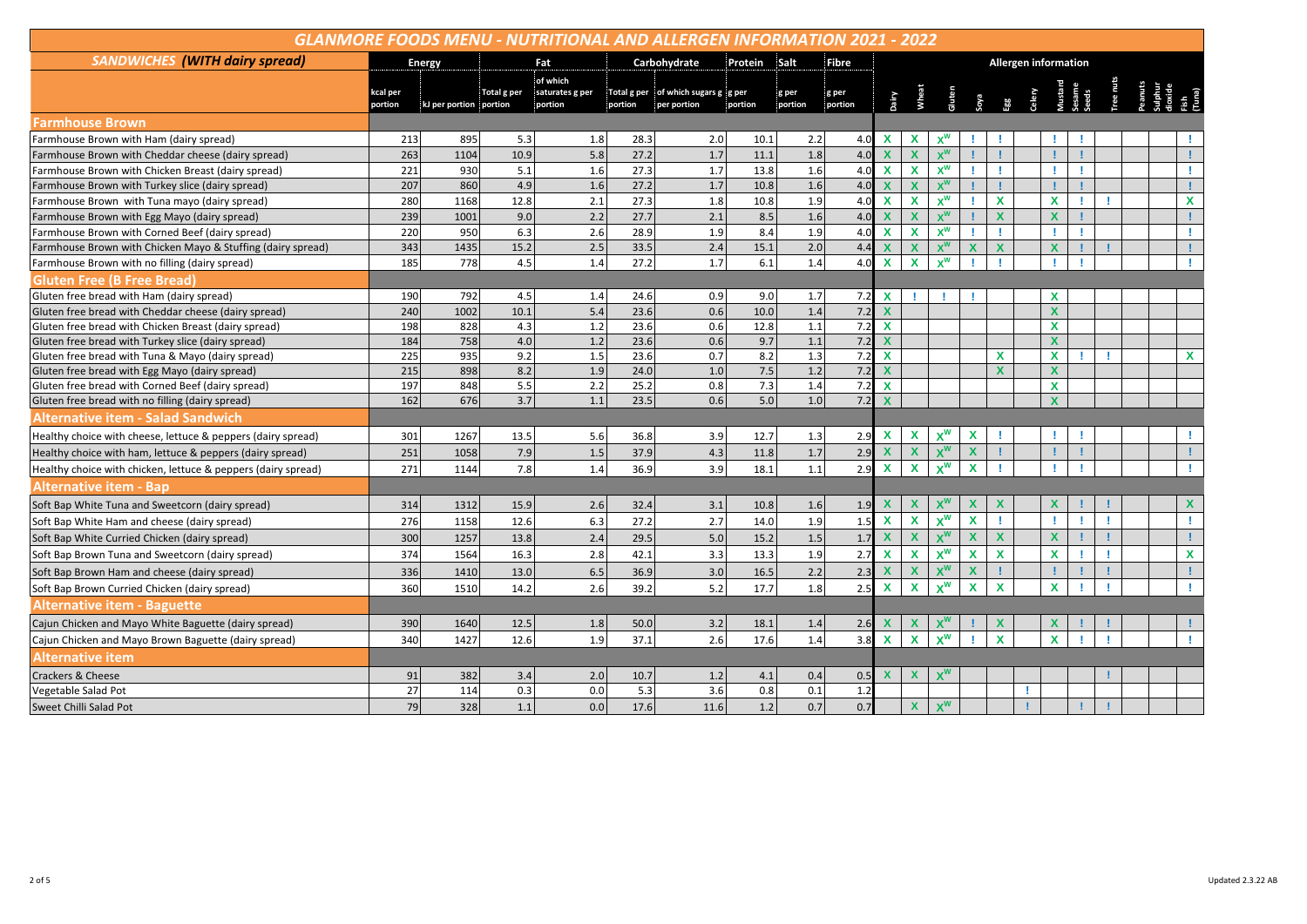| <b>GLANMORE FOODS MENU - NUTRITIONAL AND ALLERGEN INFORMATION 2021 - 2022</b>                     |               |                        |                                            |            |              |                                     |              |                |            |             |                                           |                           |                             |                             |  |                                |  |  |  |    |          |
|---------------------------------------------------------------------------------------------------|---------------|------------------------|--------------------------------------------|------------|--------------|-------------------------------------|--------------|----------------|------------|-------------|-------------------------------------------|---------------------------|-----------------------------|-----------------------------|--|--------------------------------|--|--|--|----|----------|
| <b>SANDWICHES</b> (NO dairy spread)                                                               | <b>Energy</b> |                        |                                            | Fat        |              | Carbohydrate                        | Protein      | Salt<br>Fibre  |            |             |                                           |                           |                             | <b>Allergen information</b> |  |                                |  |  |  |    |          |
|                                                                                                   | kcal per      |                        | of which<br>saturates g per<br>Total g per |            |              | Total g per of which sugars g g per |              | g per<br>g per |            |             |                                           |                           |                             |                             |  |                                |  |  |  |    |          |
| <b>Hi-Fibre Roll</b>                                                                              | portion       | kJ per portion portion |                                            | portion    | portion      | per portion                         | portion      | portion        | portion    |             |                                           |                           |                             |                             |  |                                |  |  |  |    |          |
| Hi-Fibre soft roll with Ham (no dairy spread)                                                     | 179           | 758                    | 1.3                                        | 0.4        | 30.4         | 1.8                                 | 9.5          | 1.0            | 4.2        |             | X                                         | $x^w$                     | $\mathbf{x}$                |                             |  |                                |  |  |  |    |          |
| Hi-Fibre soft roll with Cheddar cheese (no dairy spread)                                          | 229           | 967                    | 6.9                                        | 4.5        | 29.3         | 1.5                                 | 10.4         | 0.7            | 4.2        |             | $\boldsymbol{\mathsf{x}}$                 | $X^W$                     | $\boldsymbol{\mathsf{x}}$   |                             |  |                                |  |  |  |    |          |
| Hi-Fibre soft roll with Chicken Breast (no dairy spread)                                          | 159           | 671                    | 4.7                                        | 0.6        | 34.2         | 2.4                                 | 7.3          | 0.5            | 4.2        |             | $\mathbf x$                               | $x^w$                     | $\mathbf x$                 |                             |  | u                              |  |  |  |    |          |
| Hi-Fibre soft roll with Turkey slice (no dairy spread)                                            | 173           | 723                    | 0.8                                        | 0.3        | 29.3         | 1.5                                 | 10.2         | 0.5            | 4.2        |             | $\boldsymbol{\mathsf{x}}$                 | $X^W$                     | $\mathbf x$                 |                             |  | ÷                              |  |  |  |    |          |
| Hi-Fibre soft roll with Tuna mayo (no dairy spread)                                               | 246           | 1031                   | 8.7                                        | 0.8        | 29.4         | 1.6                                 | 10.2         | 0.7            | 4.2        |             | X                                         | $x^w$                     | $\mathbf{x}$                | X                           |  | $\mathbf x$                    |  |  |  | т. | X        |
| Hi-Fibre soft roll with Egg mayo (no dairy spread)                                                | 205           | 863                    | 4.9                                        | 0.9        | 29.8         | 1.9                                 | 7.9          | 0.5            | 4.2        |             | $\boldsymbol{\mathsf{x}}$                 | $x^w$                     | $\mathbf x$                 | $\mathbf x$                 |  | $\boldsymbol{\mathsf{X}}$      |  |  |  |    |          |
| Hi-Fibre soft roll with Corned beef (no dairy spread)                                             | 186           | 813                    | 2.3                                        | 1.3        | 31.0         | 1.7                                 | 7.8          | 0.7            | 4.2        |             | $\mathbf x$                               | $x^w$                     | $\mathbf{x}$                |                             |  | ÷.                             |  |  |  | ٠  |          |
| Hi-Fibre soft Roll with chicken mayo & stuffing (no dairy spread)                                 | 309           | 1298                   | 11.2                                       | 1.2        | 35.7         | 2.1                                 | 14.5         | 0.9            | 4.6        |             | $\boldsymbol{\mathsf{x}}$                 | $x^w$                     | $\mathbf x$                 | $\mathbf x$                 |  | $\mathbf x$                    |  |  |  |    |          |
| Hi fibre soft roll with no filling (no dairy spread)                                              | 151           | 641                    | 0.5                                        | 0.1        | 29.3         | 1.5                                 | 5.4          | 0.3            | 4.2        |             | $\mathbf x$                               | $x^w$                     | $\mathbf{x}$                |                             |  |                                |  |  |  |    |          |
| 100% Wholemeal Bread                                                                              |               |                        |                                            |            |              |                                     |              |                |            |             |                                           |                           |                             |                             |  |                                |  |  |  |    |          |
| 100% wholemeal with Ham (no dairy spread)                                                         | 203           | 857                    | 1.9                                        | 0.5        | 36.8         | 2.1                                 | 12.0         | 1.6            | 5.2        |             | X                                         | $x^w$                     | X                           |                             |  |                                |  |  |  |    |          |
| 100% wholemeal with Cheddar cheese (no dairy spread)                                              | 253           | 1066                   | 7.4                                        | 4.5        | 35.8         | 1.8                                 | 12.9         | 1.3            | 5.2        | $\mathbf x$ | $\mathbf{x}$                              | $X^W$                     | $\mathbf{x}$                |                             |  | ÷                              |  |  |  |    |          |
| 100% wholemeal with Chicken Breast (no dairy spread)                                              | 224           | 943                    | 1.8                                        | 0.3        | 35.9         | 1.8                                 | 18.3         | 1.1            | 5.2        |             | $\pmb{\chi}$                              | $x^w$                     | $\mathbf{x}$                |                             |  | ı                              |  |  |  |    |          |
|                                                                                                   | 197           | 822                    | 1.4                                        | 0.3        | 35.8         | 1.8                                 | 12.6         | 1.0            | 5.2        |             | $\boldsymbol{\mathsf{x}}$                 | $X^W$                     | $\mathbf x$                 |                             |  | -1                             |  |  |  |    |          |
| 100% wholemeal with Turkey slice (no dairy spread)                                                | 270           | 1130                   | 9.3                                        | 0.8        | 35.9         | 1.9                                 | 12.7         | 1.3            | 5.2        |             | $\mathbf x$                               | $x^w$                     | $\mathbf{x}$                | $\mathbf x$                 |  | $\mathbf x$                    |  |  |  |    | X        |
| 100% wholemeal with Tuna mayo (no dairy spread)                                                   | 261           |                        | 8.2                                        | 1.5        | 36.5         | 2.5                                 |              | 1.2            | 5.2        |             | $\boldsymbol{\mathsf{x}}$                 | $x^w$                     | $\boldsymbol{\mathsf{x}}$   | $\mathbf x$                 |  | $\boldsymbol{\mathsf{X}}$      |  |  |  |    |          |
| 100% wholemeal with Egg mayo (no dairy spread)                                                    |               | 1096                   | 2.8                                        |            | 37.5         | 2.0                                 | 11.9<br>10.2 | 1.3            | 5.2        |             |                                           |                           | $\mathbf{x}$                |                             |  |                                |  |  |  |    |          |
| 100% wholemeal with Corned Beef(no dairy spread)                                                  | 210           | 912                    |                                            | 1.3        |              |                                     |              |                |            |             | X                                         | $x^w$                     |                             |                             |  | ÷.                             |  |  |  |    |          |
| 100% wholemeal with chicken mayo & stuffing (no dairy spread)                                     | 345           | 1448                   | 11.9                                       | 1.3        | 42.2         | 2.4                                 | 19.6         | 1.5<br>0.9     | 5.6        |             | $\mathbf{x}$                              | $x^w$<br>$x^w$            | $\mathbf x$                 | $\mathbf{x}$                |  | $\mathbf x$                    |  |  |  |    |          |
| 100% wholemeal with no filling (no dairy spread)                                                  | 175           | 740                    | 1.0                                        | 0.2        | 35.8         | 1.8                                 | 7.9          |                | 5.2        |             | $\mathbf x$                               |                           | $\mathbf{x}$                |                             |  | <b>I</b>                       |  |  |  |    |          |
| <b>lealthy Choice Pan</b>                                                                         |               |                        |                                            |            |              |                                     |              |                |            |             |                                           |                           |                             |                             |  |                                |  |  |  |    |          |
| Healthy choice with Ham (no dairy spread)                                                         | 214           | 907                    | 4.8                                        | 0.7        | 36.0         | 2.5                                 | 11.4         | 1.6            | 2.4        |             | $\mathbf x$                               | $x^w$                     | $\mathbf{x}$                |                             |  | -1                             |  |  |  |    |          |
| Healthy choice with Cheddar cheese (no dairy spread)                                              | 264           | 1116                   | 10.4                                       | 4.7        | 35.0         | 2.2                                 | 12.4         | 1.3            | 2.4        |             | $\boldsymbol{\mathsf{x}}$                 | $X^W$                     | $\boldsymbol{\mathsf{x}}$   |                             |  | ÷                              |  |  |  |    |          |
| Healthy choice with Chicken Breast (no dairy spread)                                              | 223           | 943                    | 4.6                                        | 0.5        | 35.0         | 2.2                                 | 15.1         | 1.0            | 2.4        |             | $\mathbf{x}$                              | $X_{M}$                   | $\mathbf{x}$                |                             |  | J.                             |  |  |  |    |          |
| Healthy choice with Turkey slice (no dairy spread)                                                | 208           | 872                    | 4.3                                        | 0.5        | 35.0         | 2.2                                 | 12.1         | 1.0            | 2.4        |             | $\boldsymbol{\mathsf{x}}$                 | $x^w$                     | $\boldsymbol{\mathsf{x}}$   |                             |  |                                |  |  |  |    |          |
| Healthy choice with Tuna mayo (no dairy spread)                                                   | 281           | 1180                   | 12.3                                       | 1.0        | 35.1         | 2.3                                 | 12.1         | 1.3            | 2.4        |             | $\pmb{\chi}$                              | $x^w$                     | $\mathbf{x}$                | X                           |  | X                              |  |  |  |    | X        |
| Healthy choice with Egg mayo (no dairy spread)                                                    | 272<br>221    | 1146<br>962            | 11.2                                       | 1.6        | 35.7<br>36.7 | 2.9<br>2.4                          | 11.3<br>9.7  | 1.2<br>1.3     | 2.4<br>2.4 |             | $\mathbf{x}$                              | $X^W$                     | $\mathbf x$                 | $\boldsymbol{\mathsf{x}}$   |  | $\boldsymbol{\mathsf{x}}$      |  |  |  |    |          |
| Healthy choice with Corned beef (no dairy spread)                                                 | 357           |                        | 5.8                                        | 1.5        |              |                                     |              | 1.5            |            |             | X                                         | $x^w$                     | $\mathbf{x}$                |                             |  | п                              |  |  |  |    |          |
| Healthy choice with chicken mayo & stuffing (no dairy spread)                                     | 186           | 1498<br>790            | 14.9<br>4.0                                | 1.4<br>0.3 | 41.4<br>35.0 | 2.8<br>2.2                          | 19.0<br>7.4  | 0.9            | 2.8<br>2.4 |             | $\mathbf{x}$<br>$\mathbf x$               | $x^w$<br>$x^w$            | $\mathbf x$<br>$\mathbf{x}$ | $\mathbf{x}$                |  | $\boldsymbol{\mathsf{x}}$      |  |  |  |    |          |
| Healthy choice with no filling (no dairy spread)                                                  |               |                        |                                            |            |              |                                     |              |                |            |             |                                           |                           |                             |                             |  |                                |  |  |  |    |          |
| <b>Demi baguette White</b>                                                                        |               |                        |                                            |            |              |                                     |              |                |            |             |                                           |                           |                             |                             |  |                                |  |  |  |    |          |
| Demi-baguette with Ham (no dairy spread)                                                          | 271           | 1147                   | 1.7                                        | 0.5        | 50.8         | 3.4                                 | 11.6         | 1.7            | 2.6        |             | X                                         | $x^w$                     |                             |                             |  |                                |  |  |  |    |          |
| Demi-baguette with Cheddar cheese(no dairy spread)                                                | 321           | 1356                   | 7.3                                        | 4.5        | 49.7         | 3.1                                 | 12.6         | 1.4            | 2.6        |             | $\mathbf x$                               | $x^w$                     |                             |                             |  |                                |  |  |  |    |          |
| Demi-baguette with Chicken breast(no dairy spread)                                                | 279           | 1182                   | 1.4                                        | 0.3        | 49.8         | 3.1                                 | 15.3         | 1.1            | 2.6        |             | X                                         | $x^w$                     |                             |                             |  | п                              |  |  |  |    |          |
| Demi-baguette with Turkey slice(no dairy spread)                                                  | 265<br>338    | 1112<br>1419           | 1.2<br>9.2                                 | 0.3<br>0.8 | 49.7<br>49.8 | 3.1<br>3.2                          | 12.3<br>12.3 | 1.2<br>1.4     | 2.6<br>2.6 |             | $\boldsymbol{\mathsf{x}}$                 | $X^W$<br>$x^w$            | л.                          | $\mathbf x$                 |  | ч                              |  |  |  |    |          |
| Demi-baguette with Tuna & mayo (no dairy spread)                                                  | 329           | 1386                   | 8.1                                        | 1.5        | 50.5         | 3.8                                 | 11.5         | 1.3            | 2.7        |             | $\mathbf{x}$<br>$\boldsymbol{\mathsf{x}}$ | $x^w$                     |                             | $\mathbf x$                 |  | X<br>$\boldsymbol{\mathsf{X}}$ |  |  |  |    | X        |
| Demi-baguette with Egg mayo (no dairy spread)<br>Demi-baguette with Corned beef (no dairy spread) | 278           | 1202                   | 2.7                                        | 1.3        | 51.4         | 3.3                                 | 9.9          | 1.4            | 2.6        |             | $\mathbf x$                               | $X^W$                     |                             |                             |  | - I                            |  |  |  |    |          |
| Demi-baguette with Chicken Mayo & Stuffing (no dairy spread)                                      | 413           | 1737                   | 11.8                                       | 1.3        | 56.1         | 3.7                                 | 19.2         | 1.6            | 3.0        |             | $\boldsymbol{\mathsf{x}}$                 | $x^w$                     | $\boldsymbol{\mathsf{x}}$   | $\boldsymbol{\mathsf{x}}$   |  | $\boldsymbol{\mathsf{x}}$      |  |  |  |    |          |
| Demi-baguette with no filling (no dairy spread)                                                   | 243           | 1030                   | 0.9                                        | 0.2        | 49.7         | 3.1                                 | 7.6          | 1.0            | 2.6        |             | X                                         | $X^W$                     |                             |                             |  |                                |  |  |  |    |          |
| Demi baguette Brown                                                                               |               |                        |                                            |            |              |                                     |              |                |            |             |                                           |                           |                             |                             |  |                                |  |  |  |    |          |
| Demi-baguette with Ham (no dairy spread)                                                          | 221           | 933                    | 1.9                                        | 0.6        | 37.9         | 2.8                                 | 11.1         | 1.7            | 3.8        |             | $\mathbf{x}$                              | $x^w$                     | <b>I</b>                    |                             |  | п.                             |  |  |  |    |          |
| Demi-baguette with Cheddar cheese(no dairy spread)                                                | 271           | 1142                   | 7.4                                        | 4.6        | 36.8         | 2.5                                 | 12.0         | 1.4            | 3.8        |             | $\boldsymbol{\mathsf{x}}$                 | $x^w$                     |                             |                             |  |                                |  |  |  |    |          |
| Demi-baguette with Chicken breast(no dairy spread)                                                | 229           | 968                    | 1.6                                        | 0.4        | 36.9         | 2.5                                 | 14.8         | 1.1            | 3.8        |             | $\mathbf x$                               | $x^w$                     |                             |                             |  |                                |  |  |  |    | п.       |
| Demi-baguette with Turkey slice(no dairy spread)                                                  | 215           | 898                    | 1.4                                        | 0.4        | 36.8         | $2.5$                               | 11.8         | $1.1$          | 3.8        |             | $\boldsymbol{\mathsf{x}}$                 | $\mathbf{X}^{\mathbf{W}}$ |                             |                             |  | u                              |  |  |  |    |          |
| Demi-baguette with Tuna & mayo (no dairy spread)                                                  | 288           | 1206                   | 9.3                                        | 0.9        | 36.9         | 2.6                                 | 11.8         | 1.4            | 3.8        |             | $\mathbf x$                               | $X_{M}$                   |                             | X                           |  | X                              |  |  |  |    | <b>X</b> |
| Demi-baguette with Egg mayo (no dairy spread)                                                     | 278           | 1172                   | 8.2                                        | 1.5        | 37.6         | $3.2$                               | 11.0         | 1.3            | 3.9        |             | $\boldsymbol{\mathsf{X}}$                 | $\mathbf{X}^{\mathbf{W}}$ |                             | $\mathbf x$                 |  | $\boldsymbol{\mathsf{x}}$      |  |  |  |    |          |
| Demi-baguette with Corned beef (no dairy spread)                                                  | 255           | 1098                   | 5.8                                        | 2.2        | 38.5         | 2.7                                 | 9.4          | $1.5\,$        | 3.8        |             | $\mathbf x$                               | $x^w$                     | Τ.                          |                             |  | <b>I</b>                       |  |  |  |    | п.       |
| Demi-baguette with Chicken Mayo & Stuffing (no dairy spread)                                      | 363           | 1524                   | 11.9                                       | 1.3        | 43.2         | $3.2$                               | 18.7         | 1.6            | 4.3        |             | $\mathbf{x}$                              | $x^w$                     | $\mathbf{x}$                | $\pmb{\mathsf{X}}$          |  | $\mathbf x$                    |  |  |  |    | л.       |
| Demi-baguette with no filling (no dairy spread)                                                   | 193           | 816                    | 1.0                                        | 0.2        | 36.8         | 2.5                                 | 7.0          | $1.0\,$        | 3.8        |             | $\mathbf x$                               | $X_{\mathsf{M}}$          |                             |                             |  | л                              |  |  |  |    | п.       |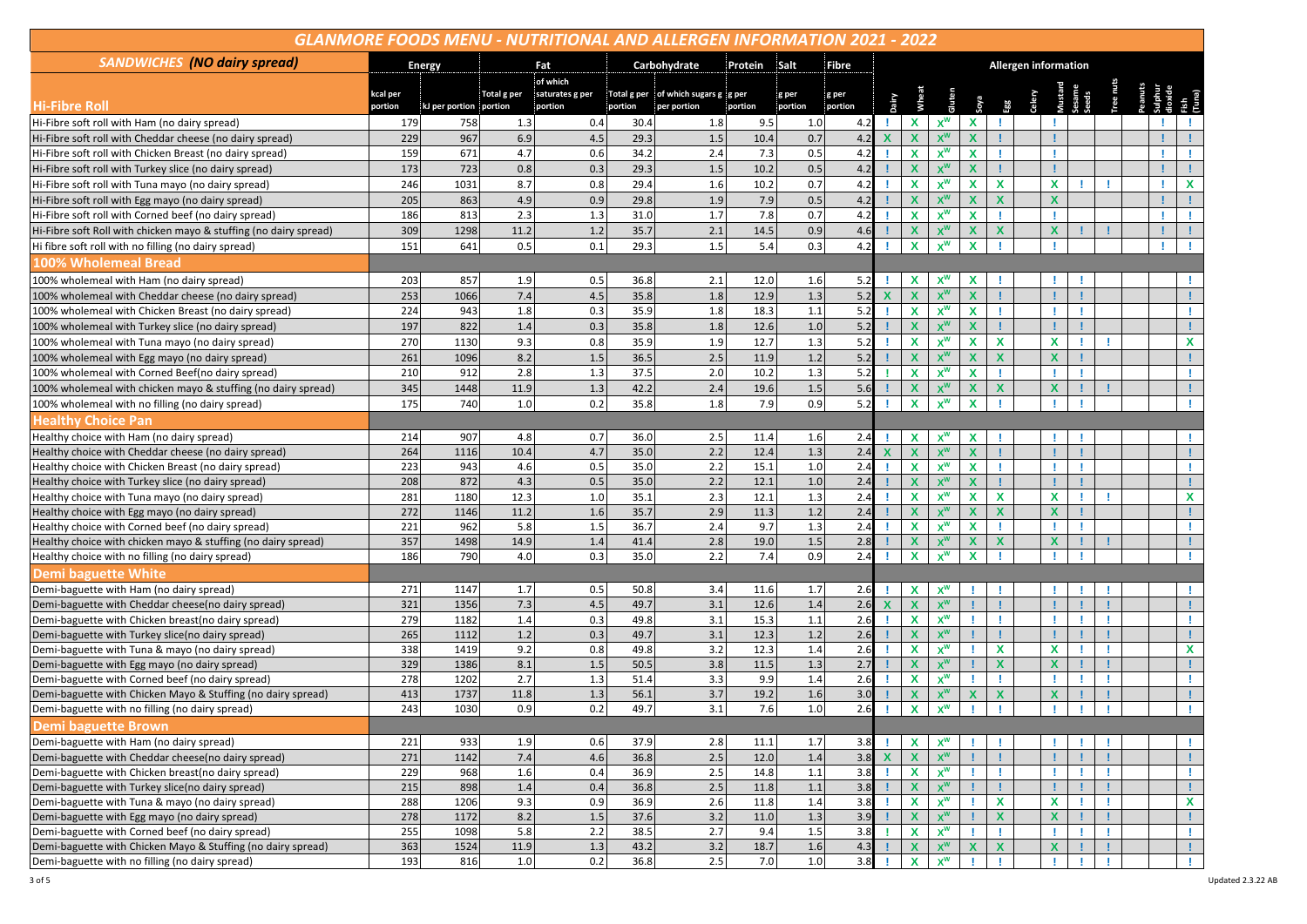| <b>SANDWICHES</b> (NO dairy spread)<br>Carbohydrate<br>Protein<br>Salt<br>Fat<br>Fibre<br><b>Allergen information</b><br><b>Energy</b><br>of which<br>Dairy<br>Wheat<br>Soya Egg<br>Celery<br>Vustand<br>Seeds<br>saturates g per<br>Total g per<br>Total g per of which sugars g ig per<br>kcal per<br>g per<br>g per<br>portion<br>portion<br>portion<br>portion<br>per portion<br>portion<br>portion<br>kJ per portion portion<br>Farmhouse Brown<br>$x^w$<br>186<br>785<br>2.4<br>0.9<br>28.2<br>2.0<br>2.1<br>10.1<br>X<br>4.0<br>1.8<br>$x^w$<br>236<br>994<br>8.0<br>4.9<br>27.2<br>11.0<br>$\mathbf{x}$<br>$\boldsymbol{\mathsf{x}}$<br>1.7<br>4.0<br>2.1<br>27.2<br>1.5<br>$\mathbf x$<br>X<br>$x^w$<br>195<br>820<br>1.7<br>13.8<br>0.7<br>4.0<br>-1<br>27.2<br>1.5<br>180<br>750<br>1.9<br>1.7<br>10.8<br>4.0<br>$\boldsymbol{\mathsf{x}}$<br>$x^w$<br>0.7<br>253<br>1.8<br>$x^w$<br>1058<br>9.8<br>27.3<br>10.8<br>$\mathbf x$<br>$\mathbf x$<br>X<br>$\mathbf{x}$<br>1.2<br>1.8<br>4.0<br>X<br>212<br>27.6<br>6.1<br>1.4<br>2.1<br>8.5<br>1.6<br>$x^w$<br>X<br>X<br>891<br>4.0<br>X<br>$X^W$<br>3.4<br>28.8<br>8.4<br>1.8<br>$\mathbf x$<br>$\mathbf x$<br>Farmhouse Brown with Corned Beef (no dairy spread)<br>193<br>840<br>1.7<br>1.9<br>4.0<br>317<br>1325<br>12.3<br>33.5<br>2.3<br>15.1<br>2.0<br>$X^W$<br>X<br>X<br>1.6<br>4.4<br>$\mathbf x$<br>X<br>158<br>0.6<br>27.1<br>1.7<br>6.0<br>1.4<br>668<br>1.6<br>4.0<br>X<br>X<br>$x^w$<br>Farmhouse Brown with no filling (no dairy spread)<br>163<br>683<br>1.6<br>0.5<br>24.6<br>0.9<br>9.0<br>7.2<br>1.6<br>x<br>213<br>892<br>7.2<br>4.6<br>23.5<br>10.0<br>1.3<br>7.2<br>0.6<br>$\mathbf x$<br>$\mathbf{x}$<br>171<br>1.3<br>23.6<br>0.6<br>1.1<br>7.2<br>718<br>0.4<br>12.8<br>$\mathbf x$<br>157<br>23.5<br>9.7<br>1.1<br>7.2<br>648<br>1.1<br>0.6<br>$\boldsymbol{\mathsf{x}}$<br>0.4<br>198<br>826<br>6.3<br>23.6<br>8.1<br>1.2<br>7.2<br>0.6<br>0.6<br>X<br>X<br>$\mathbf{x}$<br>7.2<br>189<br>5.3<br>24.0<br>7.4<br>1.1<br>$\mathbf x$<br>788<br>1.0<br>$\mathbf x$<br>1.0<br>23.5<br>5.0<br>7.2<br>135<br>566<br>0.8<br>0.2<br>0.6<br>0.9<br>X<br>Gluten free bread with no filling (no dairy spread)<br>2.6<br>7.3<br>1.3<br>7.2<br>Gluten free bread with corned beef (no dairy spread)<br>170<br>738<br>1.4<br>25.2<br>0.8<br>$\mathbf{x}$<br><b>Alternative item - Salad Sandwich</b><br>$x^w$<br>X<br>274<br>4.7<br>36.8<br>X<br>1157<br>10.6<br>3.9<br>1.3<br>$\mathbf x$<br>12.7<br>2.9<br>$X^W$<br>$\mathbf x$<br>$\mathbf{x}$<br>37.8<br>1.6<br>224<br>948<br>5.0<br>0.7<br>4.2<br>11.8<br>2.9<br>÷<br>$x^w$<br>$\mathbf{x}$<br>$\mathbf{x}$<br>244<br>1034<br>36.9<br>3.9<br>18.1<br>1.1<br>2.9<br>4.9<br>0.6<br>$\mathbf{X}^{\text{W}}$<br>$\mathbf x$<br>$\mathbf x$<br>287<br>1.5<br>X<br>X<br>X<br>1202<br>1.8<br>32.4<br>3.0<br>10.8<br>X<br>13.0<br>1.9<br>$X^W$<br>$\mathbf x$<br>$\pmb{\mathsf{x}}$<br>$\pmb{\mathsf{x}}$<br>1.9<br>1.5<br>9.7<br>5.5<br>27.2<br>2.7<br>14.0<br>249<br>1048<br>-1<br>$X^W$<br>$\mathbf x$<br>$\pmb{\mathsf{x}}$<br>$\pmb{\mathsf{X}}$<br>$\mathbf x$<br>$\pmb{\mathsf{x}}$<br>273<br>29.5<br>4.9<br>15.2<br>1.4<br>1.7<br>10.9<br>1.6<br>1148<br>$X^W$<br>$\mathbf{x}$<br>$\mathbf x$<br>$\mathbf x$<br>$\mathbf x$<br>$\mathbf x$<br>1.8<br>2.7<br>$\mathbf{x}$<br>347<br>13.3<br>42.1<br>3.3<br>13.3<br>÷,<br>1454<br>1.9<br>$x^w$<br>$\pmb{\mathsf{x}}$<br>2.2<br>$\mathbf x$<br>$\boldsymbol{\mathsf{X}}$<br>309<br>1300<br>5.6<br>36.9<br>3.0<br>16.5<br>2.3<br>10.0<br>$x^w$<br>$\overline{1.7}$<br>$\mathbf x$<br>$\mathbf x$<br>$\mathbf x$<br>$\mathbf x$<br>$5.2$<br>X<br>2.5<br>333<br>1.7<br>39.1<br>17.7<br>1400<br>11.2<br><b>Alternative item - Baguette</b><br>$x^w$<br>364<br>9.5<br>49.9<br>1.3<br>X<br>X<br>X<br>1530<br>1.0<br>3.2<br>18.1<br>2.6<br>$X^W$<br>$\mathbf x$<br>$\mathbf x$<br>$\mathbf{x}$<br>1.3<br>9.7<br>1.0<br>37.1<br>2.6<br>17.6<br>3.8<br>314<br>1317 | GLANMORE FOODS MENU - NUTRITIONAL AND ALLERGEN INFORMATION 2021 - 2022 |  |  |  |  |  |  |  |  |  |  |  |  |  |  |  |  |  |  |  |  |  |
|----------------------------------------------------------------------------------------------------------------------------------------------------------------------------------------------------------------------------------------------------------------------------------------------------------------------------------------------------------------------------------------------------------------------------------------------------------------------------------------------------------------------------------------------------------------------------------------------------------------------------------------------------------------------------------------------------------------------------------------------------------------------------------------------------------------------------------------------------------------------------------------------------------------------------------------------------------------------------------------------------------------------------------------------------------------------------------------------------------------------------------------------------------------------------------------------------------------------------------------------------------------------------------------------------------------------------------------------------------------------------------------------------------------------------------------------------------------------------------------------------------------------------------------------------------------------------------------------------------------------------------------------------------------------------------------------------------------------------------------------------------------------------------------------------------------------------------------------------------------------------------------------------------------------------------------------------------------------------------------------------------------------------------------------------------------------------------------------------------------------------------------------------------------------------------------------------------------------------------------------------------------------------------------------------------------------------------------------------------------------------------------------------------------------------------------------------------------------------------------------------------------------------------------------------------------------------------------------------------------------------------------------------------------------------------------------------------------------------------------------------------------------------------------------------------------------------------------------------------------------------------------------------------------------------------------------------------------------------------------------------------------------------------------------------------------------------------------------------------------------------------------------------------------------------------------------------------------------------------------------------------------------------------------------------------------------------------------------------------------------------------------------------------------------------------------------------------------------------------------------------------------------------------------------------------------------------------------------------------------------------------------------------------------------------------------------------------------------------------------------------------------------------------------------------------------------------------------------------------------------------------------------------------------------------------|------------------------------------------------------------------------|--|--|--|--|--|--|--|--|--|--|--|--|--|--|--|--|--|--|--|--|--|
|                                                                                                                                                                                                                                                                                                                                                                                                                                                                                                                                                                                                                                                                                                                                                                                                                                                                                                                                                                                                                                                                                                                                                                                                                                                                                                                                                                                                                                                                                                                                                                                                                                                                                                                                                                                                                                                                                                                                                                                                                                                                                                                                                                                                                                                                                                                                                                                                                                                                                                                                                                                                                                                                                                                                                                                                                                                                                                                                                                                                                                                                                                                                                                                                                                                                                                                                                                                                                                                                                                                                                                                                                                                                                                                                                                                                                                                                                                                                  |                                                                        |  |  |  |  |  |  |  |  |  |  |  |  |  |  |  |  |  |  |  |  |  |
|                                                                                                                                                                                                                                                                                                                                                                                                                                                                                                                                                                                                                                                                                                                                                                                                                                                                                                                                                                                                                                                                                                                                                                                                                                                                                                                                                                                                                                                                                                                                                                                                                                                                                                                                                                                                                                                                                                                                                                                                                                                                                                                                                                                                                                                                                                                                                                                                                                                                                                                                                                                                                                                                                                                                                                                                                                                                                                                                                                                                                                                                                                                                                                                                                                                                                                                                                                                                                                                                                                                                                                                                                                                                                                                                                                                                                                                                                                                                  |                                                                        |  |  |  |  |  |  |  |  |  |  |  |  |  |  |  |  |  |  |  |  |  |
|                                                                                                                                                                                                                                                                                                                                                                                                                                                                                                                                                                                                                                                                                                                                                                                                                                                                                                                                                                                                                                                                                                                                                                                                                                                                                                                                                                                                                                                                                                                                                                                                                                                                                                                                                                                                                                                                                                                                                                                                                                                                                                                                                                                                                                                                                                                                                                                                                                                                                                                                                                                                                                                                                                                                                                                                                                                                                                                                                                                                                                                                                                                                                                                                                                                                                                                                                                                                                                                                                                                                                                                                                                                                                                                                                                                                                                                                                                                                  |                                                                        |  |  |  |  |  |  |  |  |  |  |  |  |  |  |  |  |  |  |  |  |  |
|                                                                                                                                                                                                                                                                                                                                                                                                                                                                                                                                                                                                                                                                                                                                                                                                                                                                                                                                                                                                                                                                                                                                                                                                                                                                                                                                                                                                                                                                                                                                                                                                                                                                                                                                                                                                                                                                                                                                                                                                                                                                                                                                                                                                                                                                                                                                                                                                                                                                                                                                                                                                                                                                                                                                                                                                                                                                                                                                                                                                                                                                                                                                                                                                                                                                                                                                                                                                                                                                                                                                                                                                                                                                                                                                                                                                                                                                                                                                  | Farmhouse Brown with Ham (no dairy spread)                             |  |  |  |  |  |  |  |  |  |  |  |  |  |  |  |  |  |  |  |  |  |
|                                                                                                                                                                                                                                                                                                                                                                                                                                                                                                                                                                                                                                                                                                                                                                                                                                                                                                                                                                                                                                                                                                                                                                                                                                                                                                                                                                                                                                                                                                                                                                                                                                                                                                                                                                                                                                                                                                                                                                                                                                                                                                                                                                                                                                                                                                                                                                                                                                                                                                                                                                                                                                                                                                                                                                                                                                                                                                                                                                                                                                                                                                                                                                                                                                                                                                                                                                                                                                                                                                                                                                                                                                                                                                                                                                                                                                                                                                                                  | Farmhouse Brown with Cheddar Cheese (no dairy spread)                  |  |  |  |  |  |  |  |  |  |  |  |  |  |  |  |  |  |  |  |  |  |
|                                                                                                                                                                                                                                                                                                                                                                                                                                                                                                                                                                                                                                                                                                                                                                                                                                                                                                                                                                                                                                                                                                                                                                                                                                                                                                                                                                                                                                                                                                                                                                                                                                                                                                                                                                                                                                                                                                                                                                                                                                                                                                                                                                                                                                                                                                                                                                                                                                                                                                                                                                                                                                                                                                                                                                                                                                                                                                                                                                                                                                                                                                                                                                                                                                                                                                                                                                                                                                                                                                                                                                                                                                                                                                                                                                                                                                                                                                                                  | Farmhouse Brown with Chicken Breast (no dairy spread)                  |  |  |  |  |  |  |  |  |  |  |  |  |  |  |  |  |  |  |  |  |  |
|                                                                                                                                                                                                                                                                                                                                                                                                                                                                                                                                                                                                                                                                                                                                                                                                                                                                                                                                                                                                                                                                                                                                                                                                                                                                                                                                                                                                                                                                                                                                                                                                                                                                                                                                                                                                                                                                                                                                                                                                                                                                                                                                                                                                                                                                                                                                                                                                                                                                                                                                                                                                                                                                                                                                                                                                                                                                                                                                                                                                                                                                                                                                                                                                                                                                                                                                                                                                                                                                                                                                                                                                                                                                                                                                                                                                                                                                                                                                  | Farmhouse Brown with Turkey slice (no dairy spread)                    |  |  |  |  |  |  |  |  |  |  |  |  |  |  |  |  |  |  |  |  |  |
|                                                                                                                                                                                                                                                                                                                                                                                                                                                                                                                                                                                                                                                                                                                                                                                                                                                                                                                                                                                                                                                                                                                                                                                                                                                                                                                                                                                                                                                                                                                                                                                                                                                                                                                                                                                                                                                                                                                                                                                                                                                                                                                                                                                                                                                                                                                                                                                                                                                                                                                                                                                                                                                                                                                                                                                                                                                                                                                                                                                                                                                                                                                                                                                                                                                                                                                                                                                                                                                                                                                                                                                                                                                                                                                                                                                                                                                                                                                                  | Farmhouse Brown with Tuna mayo (no dairy spread)                       |  |  |  |  |  |  |  |  |  |  |  |  |  |  |  |  |  |  |  |  |  |
|                                                                                                                                                                                                                                                                                                                                                                                                                                                                                                                                                                                                                                                                                                                                                                                                                                                                                                                                                                                                                                                                                                                                                                                                                                                                                                                                                                                                                                                                                                                                                                                                                                                                                                                                                                                                                                                                                                                                                                                                                                                                                                                                                                                                                                                                                                                                                                                                                                                                                                                                                                                                                                                                                                                                                                                                                                                                                                                                                                                                                                                                                                                                                                                                                                                                                                                                                                                                                                                                                                                                                                                                                                                                                                                                                                                                                                                                                                                                  | Farmhouse Brown with Egg Mayo (no dairy spread)                        |  |  |  |  |  |  |  |  |  |  |  |  |  |  |  |  |  |  |  |  |  |
|                                                                                                                                                                                                                                                                                                                                                                                                                                                                                                                                                                                                                                                                                                                                                                                                                                                                                                                                                                                                                                                                                                                                                                                                                                                                                                                                                                                                                                                                                                                                                                                                                                                                                                                                                                                                                                                                                                                                                                                                                                                                                                                                                                                                                                                                                                                                                                                                                                                                                                                                                                                                                                                                                                                                                                                                                                                                                                                                                                                                                                                                                                                                                                                                                                                                                                                                                                                                                                                                                                                                                                                                                                                                                                                                                                                                                                                                                                                                  |                                                                        |  |  |  |  |  |  |  |  |  |  |  |  |  |  |  |  |  |  |  |  |  |
|                                                                                                                                                                                                                                                                                                                                                                                                                                                                                                                                                                                                                                                                                                                                                                                                                                                                                                                                                                                                                                                                                                                                                                                                                                                                                                                                                                                                                                                                                                                                                                                                                                                                                                                                                                                                                                                                                                                                                                                                                                                                                                                                                                                                                                                                                                                                                                                                                                                                                                                                                                                                                                                                                                                                                                                                                                                                                                                                                                                                                                                                                                                                                                                                                                                                                                                                                                                                                                                                                                                                                                                                                                                                                                                                                                                                                                                                                                                                  | Farmhouse Brown with Chicken Mayo & Stuffing (no dairy spread)         |  |  |  |  |  |  |  |  |  |  |  |  |  |  |  |  |  |  |  |  |  |
|                                                                                                                                                                                                                                                                                                                                                                                                                                                                                                                                                                                                                                                                                                                                                                                                                                                                                                                                                                                                                                                                                                                                                                                                                                                                                                                                                                                                                                                                                                                                                                                                                                                                                                                                                                                                                                                                                                                                                                                                                                                                                                                                                                                                                                                                                                                                                                                                                                                                                                                                                                                                                                                                                                                                                                                                                                                                                                                                                                                                                                                                                                                                                                                                                                                                                                                                                                                                                                                                                                                                                                                                                                                                                                                                                                                                                                                                                                                                  |                                                                        |  |  |  |  |  |  |  |  |  |  |  |  |  |  |  |  |  |  |  |  |  |
|                                                                                                                                                                                                                                                                                                                                                                                                                                                                                                                                                                                                                                                                                                                                                                                                                                                                                                                                                                                                                                                                                                                                                                                                                                                                                                                                                                                                                                                                                                                                                                                                                                                                                                                                                                                                                                                                                                                                                                                                                                                                                                                                                                                                                                                                                                                                                                                                                                                                                                                                                                                                                                                                                                                                                                                                                                                                                                                                                                                                                                                                                                                                                                                                                                                                                                                                                                                                                                                                                                                                                                                                                                                                                                                                                                                                                                                                                                                                  | <b>Gluten Free (B Free)</b>                                            |  |  |  |  |  |  |  |  |  |  |  |  |  |  |  |  |  |  |  |  |  |
|                                                                                                                                                                                                                                                                                                                                                                                                                                                                                                                                                                                                                                                                                                                                                                                                                                                                                                                                                                                                                                                                                                                                                                                                                                                                                                                                                                                                                                                                                                                                                                                                                                                                                                                                                                                                                                                                                                                                                                                                                                                                                                                                                                                                                                                                                                                                                                                                                                                                                                                                                                                                                                                                                                                                                                                                                                                                                                                                                                                                                                                                                                                                                                                                                                                                                                                                                                                                                                                                                                                                                                                                                                                                                                                                                                                                                                                                                                                                  | Gluten free bread with Ham (no dairy spread)                           |  |  |  |  |  |  |  |  |  |  |  |  |  |  |  |  |  |  |  |  |  |
|                                                                                                                                                                                                                                                                                                                                                                                                                                                                                                                                                                                                                                                                                                                                                                                                                                                                                                                                                                                                                                                                                                                                                                                                                                                                                                                                                                                                                                                                                                                                                                                                                                                                                                                                                                                                                                                                                                                                                                                                                                                                                                                                                                                                                                                                                                                                                                                                                                                                                                                                                                                                                                                                                                                                                                                                                                                                                                                                                                                                                                                                                                                                                                                                                                                                                                                                                                                                                                                                                                                                                                                                                                                                                                                                                                                                                                                                                                                                  | Gluten free bread with Cheddar cheese (no dairy spread)                |  |  |  |  |  |  |  |  |  |  |  |  |  |  |  |  |  |  |  |  |  |
|                                                                                                                                                                                                                                                                                                                                                                                                                                                                                                                                                                                                                                                                                                                                                                                                                                                                                                                                                                                                                                                                                                                                                                                                                                                                                                                                                                                                                                                                                                                                                                                                                                                                                                                                                                                                                                                                                                                                                                                                                                                                                                                                                                                                                                                                                                                                                                                                                                                                                                                                                                                                                                                                                                                                                                                                                                                                                                                                                                                                                                                                                                                                                                                                                                                                                                                                                                                                                                                                                                                                                                                                                                                                                                                                                                                                                                                                                                                                  | Gluten free bread with Chicken Breast (no dairy spread)                |  |  |  |  |  |  |  |  |  |  |  |  |  |  |  |  |  |  |  |  |  |
|                                                                                                                                                                                                                                                                                                                                                                                                                                                                                                                                                                                                                                                                                                                                                                                                                                                                                                                                                                                                                                                                                                                                                                                                                                                                                                                                                                                                                                                                                                                                                                                                                                                                                                                                                                                                                                                                                                                                                                                                                                                                                                                                                                                                                                                                                                                                                                                                                                                                                                                                                                                                                                                                                                                                                                                                                                                                                                                                                                                                                                                                                                                                                                                                                                                                                                                                                                                                                                                                                                                                                                                                                                                                                                                                                                                                                                                                                                                                  | Gluten free bread with Turkey slice (no dairy spread)                  |  |  |  |  |  |  |  |  |  |  |  |  |  |  |  |  |  |  |  |  |  |
|                                                                                                                                                                                                                                                                                                                                                                                                                                                                                                                                                                                                                                                                                                                                                                                                                                                                                                                                                                                                                                                                                                                                                                                                                                                                                                                                                                                                                                                                                                                                                                                                                                                                                                                                                                                                                                                                                                                                                                                                                                                                                                                                                                                                                                                                                                                                                                                                                                                                                                                                                                                                                                                                                                                                                                                                                                                                                                                                                                                                                                                                                                                                                                                                                                                                                                                                                                                                                                                                                                                                                                                                                                                                                                                                                                                                                                                                                                                                  | Gluten free bread with Tuna & Mayo (no dairy spread)                   |  |  |  |  |  |  |  |  |  |  |  |  |  |  |  |  |  |  |  |  |  |
|                                                                                                                                                                                                                                                                                                                                                                                                                                                                                                                                                                                                                                                                                                                                                                                                                                                                                                                                                                                                                                                                                                                                                                                                                                                                                                                                                                                                                                                                                                                                                                                                                                                                                                                                                                                                                                                                                                                                                                                                                                                                                                                                                                                                                                                                                                                                                                                                                                                                                                                                                                                                                                                                                                                                                                                                                                                                                                                                                                                                                                                                                                                                                                                                                                                                                                                                                                                                                                                                                                                                                                                                                                                                                                                                                                                                                                                                                                                                  | Gluten free bread with Egg Mayo (no dairy spread)                      |  |  |  |  |  |  |  |  |  |  |  |  |  |  |  |  |  |  |  |  |  |
|                                                                                                                                                                                                                                                                                                                                                                                                                                                                                                                                                                                                                                                                                                                                                                                                                                                                                                                                                                                                                                                                                                                                                                                                                                                                                                                                                                                                                                                                                                                                                                                                                                                                                                                                                                                                                                                                                                                                                                                                                                                                                                                                                                                                                                                                                                                                                                                                                                                                                                                                                                                                                                                                                                                                                                                                                                                                                                                                                                                                                                                                                                                                                                                                                                                                                                                                                                                                                                                                                                                                                                                                                                                                                                                                                                                                                                                                                                                                  |                                                                        |  |  |  |  |  |  |  |  |  |  |  |  |  |  |  |  |  |  |  |  |  |
|                                                                                                                                                                                                                                                                                                                                                                                                                                                                                                                                                                                                                                                                                                                                                                                                                                                                                                                                                                                                                                                                                                                                                                                                                                                                                                                                                                                                                                                                                                                                                                                                                                                                                                                                                                                                                                                                                                                                                                                                                                                                                                                                                                                                                                                                                                                                                                                                                                                                                                                                                                                                                                                                                                                                                                                                                                                                                                                                                                                                                                                                                                                                                                                                                                                                                                                                                                                                                                                                                                                                                                                                                                                                                                                                                                                                                                                                                                                                  |                                                                        |  |  |  |  |  |  |  |  |  |  |  |  |  |  |  |  |  |  |  |  |  |
|                                                                                                                                                                                                                                                                                                                                                                                                                                                                                                                                                                                                                                                                                                                                                                                                                                                                                                                                                                                                                                                                                                                                                                                                                                                                                                                                                                                                                                                                                                                                                                                                                                                                                                                                                                                                                                                                                                                                                                                                                                                                                                                                                                                                                                                                                                                                                                                                                                                                                                                                                                                                                                                                                                                                                                                                                                                                                                                                                                                                                                                                                                                                                                                                                                                                                                                                                                                                                                                                                                                                                                                                                                                                                                                                                                                                                                                                                                                                  |                                                                        |  |  |  |  |  |  |  |  |  |  |  |  |  |  |  |  |  |  |  |  |  |
|                                                                                                                                                                                                                                                                                                                                                                                                                                                                                                                                                                                                                                                                                                                                                                                                                                                                                                                                                                                                                                                                                                                                                                                                                                                                                                                                                                                                                                                                                                                                                                                                                                                                                                                                                                                                                                                                                                                                                                                                                                                                                                                                                                                                                                                                                                                                                                                                                                                                                                                                                                                                                                                                                                                                                                                                                                                                                                                                                                                                                                                                                                                                                                                                                                                                                                                                                                                                                                                                                                                                                                                                                                                                                                                                                                                                                                                                                                                                  | Healthy choice with cheese, lettuce & peppers (no dairy spread)        |  |  |  |  |  |  |  |  |  |  |  |  |  |  |  |  |  |  |  |  |  |
|                                                                                                                                                                                                                                                                                                                                                                                                                                                                                                                                                                                                                                                                                                                                                                                                                                                                                                                                                                                                                                                                                                                                                                                                                                                                                                                                                                                                                                                                                                                                                                                                                                                                                                                                                                                                                                                                                                                                                                                                                                                                                                                                                                                                                                                                                                                                                                                                                                                                                                                                                                                                                                                                                                                                                                                                                                                                                                                                                                                                                                                                                                                                                                                                                                                                                                                                                                                                                                                                                                                                                                                                                                                                                                                                                                                                                                                                                                                                  | Healthy choice with ham, lettuce & peppers (no dairy spread)           |  |  |  |  |  |  |  |  |  |  |  |  |  |  |  |  |  |  |  |  |  |
|                                                                                                                                                                                                                                                                                                                                                                                                                                                                                                                                                                                                                                                                                                                                                                                                                                                                                                                                                                                                                                                                                                                                                                                                                                                                                                                                                                                                                                                                                                                                                                                                                                                                                                                                                                                                                                                                                                                                                                                                                                                                                                                                                                                                                                                                                                                                                                                                                                                                                                                                                                                                                                                                                                                                                                                                                                                                                                                                                                                                                                                                                                                                                                                                                                                                                                                                                                                                                                                                                                                                                                                                                                                                                                                                                                                                                                                                                                                                  | Healthy choice with chicken, lettuce & peppers (no dairy spread)       |  |  |  |  |  |  |  |  |  |  |  |  |  |  |  |  |  |  |  |  |  |
|                                                                                                                                                                                                                                                                                                                                                                                                                                                                                                                                                                                                                                                                                                                                                                                                                                                                                                                                                                                                                                                                                                                                                                                                                                                                                                                                                                                                                                                                                                                                                                                                                                                                                                                                                                                                                                                                                                                                                                                                                                                                                                                                                                                                                                                                                                                                                                                                                                                                                                                                                                                                                                                                                                                                                                                                                                                                                                                                                                                                                                                                                                                                                                                                                                                                                                                                                                                                                                                                                                                                                                                                                                                                                                                                                                                                                                                                                                                                  | <b>Alternative item - Bap</b>                                          |  |  |  |  |  |  |  |  |  |  |  |  |  |  |  |  |  |  |  |  |  |
|                                                                                                                                                                                                                                                                                                                                                                                                                                                                                                                                                                                                                                                                                                                                                                                                                                                                                                                                                                                                                                                                                                                                                                                                                                                                                                                                                                                                                                                                                                                                                                                                                                                                                                                                                                                                                                                                                                                                                                                                                                                                                                                                                                                                                                                                                                                                                                                                                                                                                                                                                                                                                                                                                                                                                                                                                                                                                                                                                                                                                                                                                                                                                                                                                                                                                                                                                                                                                                                                                                                                                                                                                                                                                                                                                                                                                                                                                                                                  | Soft Bap White Tuna and Sweetcorn (no dairy spread)                    |  |  |  |  |  |  |  |  |  |  |  |  |  |  |  |  |  |  |  |  |  |
|                                                                                                                                                                                                                                                                                                                                                                                                                                                                                                                                                                                                                                                                                                                                                                                                                                                                                                                                                                                                                                                                                                                                                                                                                                                                                                                                                                                                                                                                                                                                                                                                                                                                                                                                                                                                                                                                                                                                                                                                                                                                                                                                                                                                                                                                                                                                                                                                                                                                                                                                                                                                                                                                                                                                                                                                                                                                                                                                                                                                                                                                                                                                                                                                                                                                                                                                                                                                                                                                                                                                                                                                                                                                                                                                                                                                                                                                                                                                  | Soft Bap White with Ham and cheese (no dairy spread)                   |  |  |  |  |  |  |  |  |  |  |  |  |  |  |  |  |  |  |  |  |  |
|                                                                                                                                                                                                                                                                                                                                                                                                                                                                                                                                                                                                                                                                                                                                                                                                                                                                                                                                                                                                                                                                                                                                                                                                                                                                                                                                                                                                                                                                                                                                                                                                                                                                                                                                                                                                                                                                                                                                                                                                                                                                                                                                                                                                                                                                                                                                                                                                                                                                                                                                                                                                                                                                                                                                                                                                                                                                                                                                                                                                                                                                                                                                                                                                                                                                                                                                                                                                                                                                                                                                                                                                                                                                                                                                                                                                                                                                                                                                  | Soft Bap White Curried Chicken (no dairy spread)                       |  |  |  |  |  |  |  |  |  |  |  |  |  |  |  |  |  |  |  |  |  |
|                                                                                                                                                                                                                                                                                                                                                                                                                                                                                                                                                                                                                                                                                                                                                                                                                                                                                                                                                                                                                                                                                                                                                                                                                                                                                                                                                                                                                                                                                                                                                                                                                                                                                                                                                                                                                                                                                                                                                                                                                                                                                                                                                                                                                                                                                                                                                                                                                                                                                                                                                                                                                                                                                                                                                                                                                                                                                                                                                                                                                                                                                                                                                                                                                                                                                                                                                                                                                                                                                                                                                                                                                                                                                                                                                                                                                                                                                                                                  | Soft Bap Brown Tuna and Sweetcorn (no dairy spread)                    |  |  |  |  |  |  |  |  |  |  |  |  |  |  |  |  |  |  |  |  |  |
|                                                                                                                                                                                                                                                                                                                                                                                                                                                                                                                                                                                                                                                                                                                                                                                                                                                                                                                                                                                                                                                                                                                                                                                                                                                                                                                                                                                                                                                                                                                                                                                                                                                                                                                                                                                                                                                                                                                                                                                                                                                                                                                                                                                                                                                                                                                                                                                                                                                                                                                                                                                                                                                                                                                                                                                                                                                                                                                                                                                                                                                                                                                                                                                                                                                                                                                                                                                                                                                                                                                                                                                                                                                                                                                                                                                                                                                                                                                                  | Soft Bap Brown with Ham and cheese (no dairy spread)                   |  |  |  |  |  |  |  |  |  |  |  |  |  |  |  |  |  |  |  |  |  |
|                                                                                                                                                                                                                                                                                                                                                                                                                                                                                                                                                                                                                                                                                                                                                                                                                                                                                                                                                                                                                                                                                                                                                                                                                                                                                                                                                                                                                                                                                                                                                                                                                                                                                                                                                                                                                                                                                                                                                                                                                                                                                                                                                                                                                                                                                                                                                                                                                                                                                                                                                                                                                                                                                                                                                                                                                                                                                                                                                                                                                                                                                                                                                                                                                                                                                                                                                                                                                                                                                                                                                                                                                                                                                                                                                                                                                                                                                                                                  | Soft Bap Brown Curried Chicken (no dairy spread)                       |  |  |  |  |  |  |  |  |  |  |  |  |  |  |  |  |  |  |  |  |  |
|                                                                                                                                                                                                                                                                                                                                                                                                                                                                                                                                                                                                                                                                                                                                                                                                                                                                                                                                                                                                                                                                                                                                                                                                                                                                                                                                                                                                                                                                                                                                                                                                                                                                                                                                                                                                                                                                                                                                                                                                                                                                                                                                                                                                                                                                                                                                                                                                                                                                                                                                                                                                                                                                                                                                                                                                                                                                                                                                                                                                                                                                                                                                                                                                                                                                                                                                                                                                                                                                                                                                                                                                                                                                                                                                                                                                                                                                                                                                  |                                                                        |  |  |  |  |  |  |  |  |  |  |  |  |  |  |  |  |  |  |  |  |  |
|                                                                                                                                                                                                                                                                                                                                                                                                                                                                                                                                                                                                                                                                                                                                                                                                                                                                                                                                                                                                                                                                                                                                                                                                                                                                                                                                                                                                                                                                                                                                                                                                                                                                                                                                                                                                                                                                                                                                                                                                                                                                                                                                                                                                                                                                                                                                                                                                                                                                                                                                                                                                                                                                                                                                                                                                                                                                                                                                                                                                                                                                                                                                                                                                                                                                                                                                                                                                                                                                                                                                                                                                                                                                                                                                                                                                                                                                                                                                  | Cajun Chicken & Mayo White Baguette (no dairy spread)                  |  |  |  |  |  |  |  |  |  |  |  |  |  |  |  |  |  |  |  |  |  |
|                                                                                                                                                                                                                                                                                                                                                                                                                                                                                                                                                                                                                                                                                                                                                                                                                                                                                                                                                                                                                                                                                                                                                                                                                                                                                                                                                                                                                                                                                                                                                                                                                                                                                                                                                                                                                                                                                                                                                                                                                                                                                                                                                                                                                                                                                                                                                                                                                                                                                                                                                                                                                                                                                                                                                                                                                                                                                                                                                                                                                                                                                                                                                                                                                                                                                                                                                                                                                                                                                                                                                                                                                                                                                                                                                                                                                                                                                                                                  | Cajun Chicken & Mayo Brown Baguette (no dairy spread)                  |  |  |  |  |  |  |  |  |  |  |  |  |  |  |  |  |  |  |  |  |  |
|                                                                                                                                                                                                                                                                                                                                                                                                                                                                                                                                                                                                                                                                                                                                                                                                                                                                                                                                                                                                                                                                                                                                                                                                                                                                                                                                                                                                                                                                                                                                                                                                                                                                                                                                                                                                                                                                                                                                                                                                                                                                                                                                                                                                                                                                                                                                                                                                                                                                                                                                                                                                                                                                                                                                                                                                                                                                                                                                                                                                                                                                                                                                                                                                                                                                                                                                                                                                                                                                                                                                                                                                                                                                                                                                                                                                                                                                                                                                  | <b>Alternative item - Pasta</b>                                        |  |  |  |  |  |  |  |  |  |  |  |  |  |  |  |  |  |  |  |  |  |
| 112<br>479<br>23.0<br>0.8<br>0.3<br>0.1<br>3.9<br>0.0<br>X<br>1.0                                                                                                                                                                                                                                                                                                                                                                                                                                                                                                                                                                                                                                                                                                                                                                                                                                                                                                                                                                                                                                                                                                                                                                                                                                                                                                                                                                                                                                                                                                                                                                                                                                                                                                                                                                                                                                                                                                                                                                                                                                                                                                                                                                                                                                                                                                                                                                                                                                                                                                                                                                                                                                                                                                                                                                                                                                                                                                                                                                                                                                                                                                                                                                                                                                                                                                                                                                                                                                                                                                                                                                                                                                                                                                                                                                                                                                                                | Plain Pasta                                                            |  |  |  |  |  |  |  |  |  |  |  |  |  |  |  |  |  |  |  |  |  |
| $x^w$<br>$\mathbf x$<br>$\boldsymbol{\mathsf{x}}$<br>123<br>524<br>25.2<br>3.7<br>4.4<br>0.3<br>0.9<br>1.0<br>0.2                                                                                                                                                                                                                                                                                                                                                                                                                                                                                                                                                                                                                                                                                                                                                                                                                                                                                                                                                                                                                                                                                                                                                                                                                                                                                                                                                                                                                                                                                                                                                                                                                                                                                                                                                                                                                                                                                                                                                                                                                                                                                                                                                                                                                                                                                                                                                                                                                                                                                                                                                                                                                                                                                                                                                                                                                                                                                                                                                                                                                                                                                                                                                                                                                                                                                                                                                                                                                                                                                                                                                                                                                                                                                                                                                                                                                | Pasta Bolognaise                                                       |  |  |  |  |  |  |  |  |  |  |  |  |  |  |  |  |  |  |  |  |  |